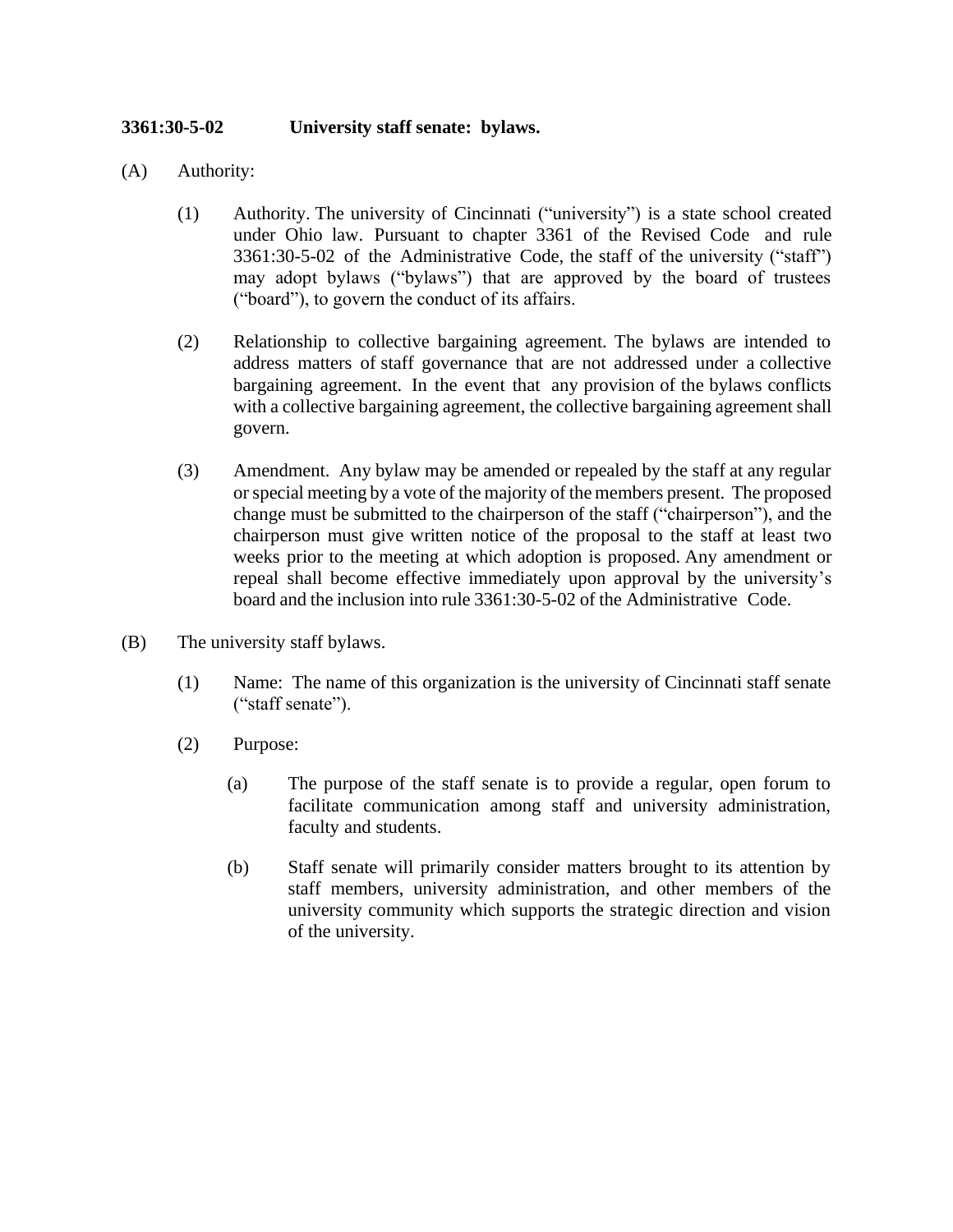## **3361:30-5-02**

- (c) As appropriate, staff senate may participate in the selection of university senior administrative officers and administrators by serving on search committees, interviewing candidates, and submitting evaluations and recommendations.
- (d) Staff senate will act in compliance with and support the commitment of the university with regard to non-discrimination, equal opportunity and affirmative action in accordance with federal, state and local laws and regulations.
- (3) Membership and Representation:
	- (a) University employees eligible to become members of the staff senate include all benefits-eligible employees, who are not charged principally with teaching, including both exempt and nonexempt employees, both part-time and full-time employees; excluding temporary employees, student workers or other university employees who are eligible members of the university of Cincinnati faculty senate (hereinafter "staff").
	- (b) Staff senate endeavors to have a duly representative and diverse membership reflecting its many constituent groups and campuses with equitable representation among the various colleges, divisions and departments.
	- (c) Staff senate will, annually, accept nominations for up to twelve (12) staff who will serve as "at-large members" for two  $(2)$  year terms, or in the case of resignation, for the remainder of the existing term.
	- (d) Representatives will be elected to staff senate per the stated qualifications through a regular or special election process (hereinafter "senators").
	- (e) Senators will be responsible to regularly attend general staff senate meetings, as well as special or called meetings.
	- (f) To become a senator, employees must have prior approval from their direct manager/supervisor.
- (4) Nomination and term of office of senators:
	- (a) Senators will serve staggered two (2) year terms beginning at the July staff senate meeting. A maximum of two consecutive terms (4 years) may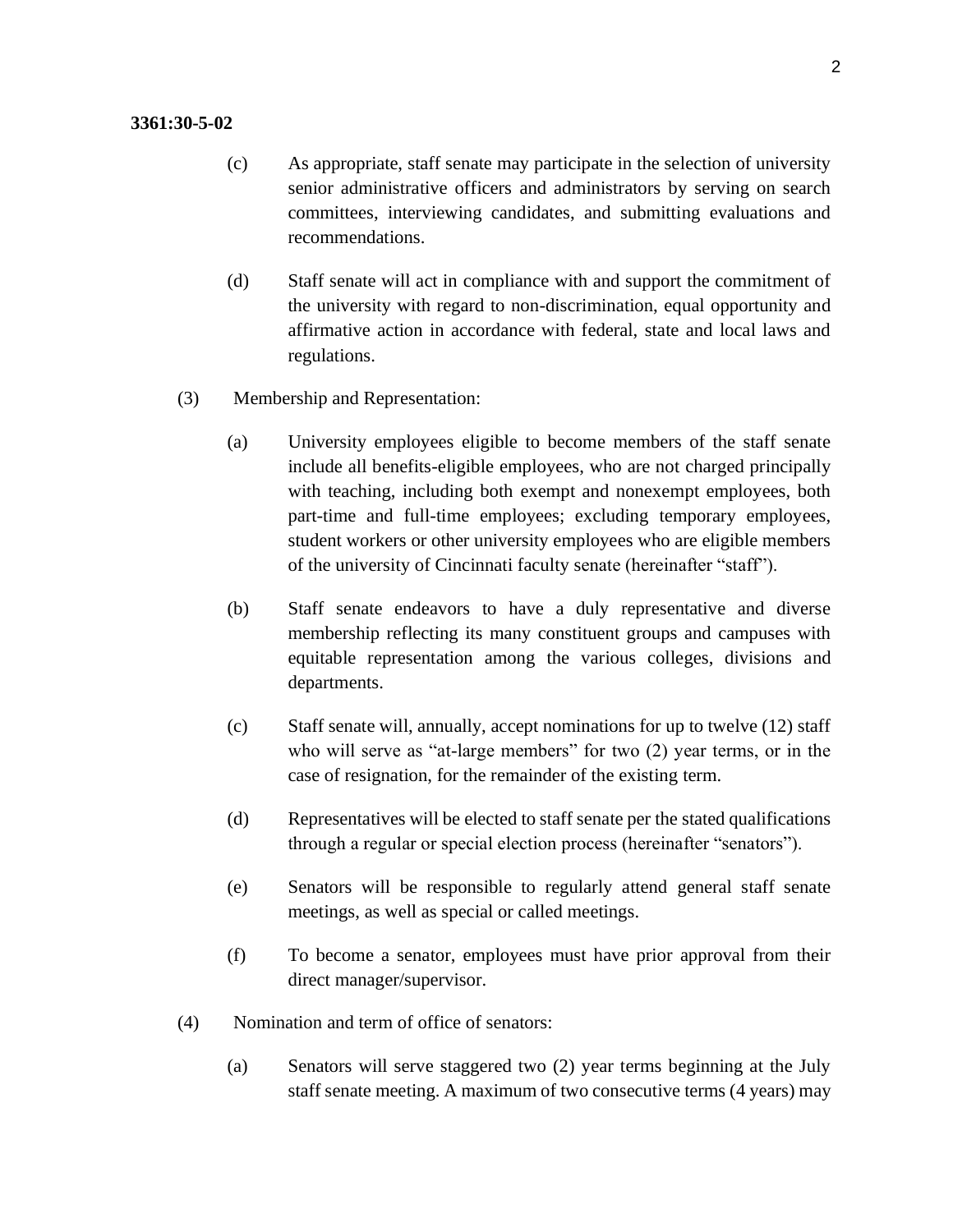be served. A one (1) year interval is necessary before being eligible to serve again.

- (b) Elections will be held annually to elect one-half of the representatives and any vacant positions. Each year the membership  $\&$  elections committee will notify those voting, call for nominations, prepare ballots, and handle the election.
	- (i) Members appointed to fill vacant seats will serve until the next election.
	- (ii) When a new member is elected to fill the vacant seat, the new member will complete the original term of the seat.
	- (iii) Members changing from one area to another may continue to serve until the end of the fiscal year. If they wish to continue to serve as members, they must run for re-election within their new area.
- (5) Staff senate officers:
	- (a) The officers of the staff senate includes a chair, vice chair, treasurer, secretary and past-chair, and make up the senate cabinet.
	- (b) The chair will:
		- (i) Be responsible for setting the strategic direction of the staff senate consistent with the strategic direction of the university in partnership with the senate cabinet in accordance with these bylaws, the university code of conduct, and committee policy.
		- (ii) Serve as an official staff senate representative to university administration, the board of trustees, and other university entities, and refer matters submitted for the staff senate's attention to the appropriate governance committee(s).
		- (iii) Preside at staff senate and cabinet meetings.
		- (iv) Hold office for a term of two (2) years. The term will commence on the first day of the first month of the new academic year. The Chair may not be re-elected for a consecutive term.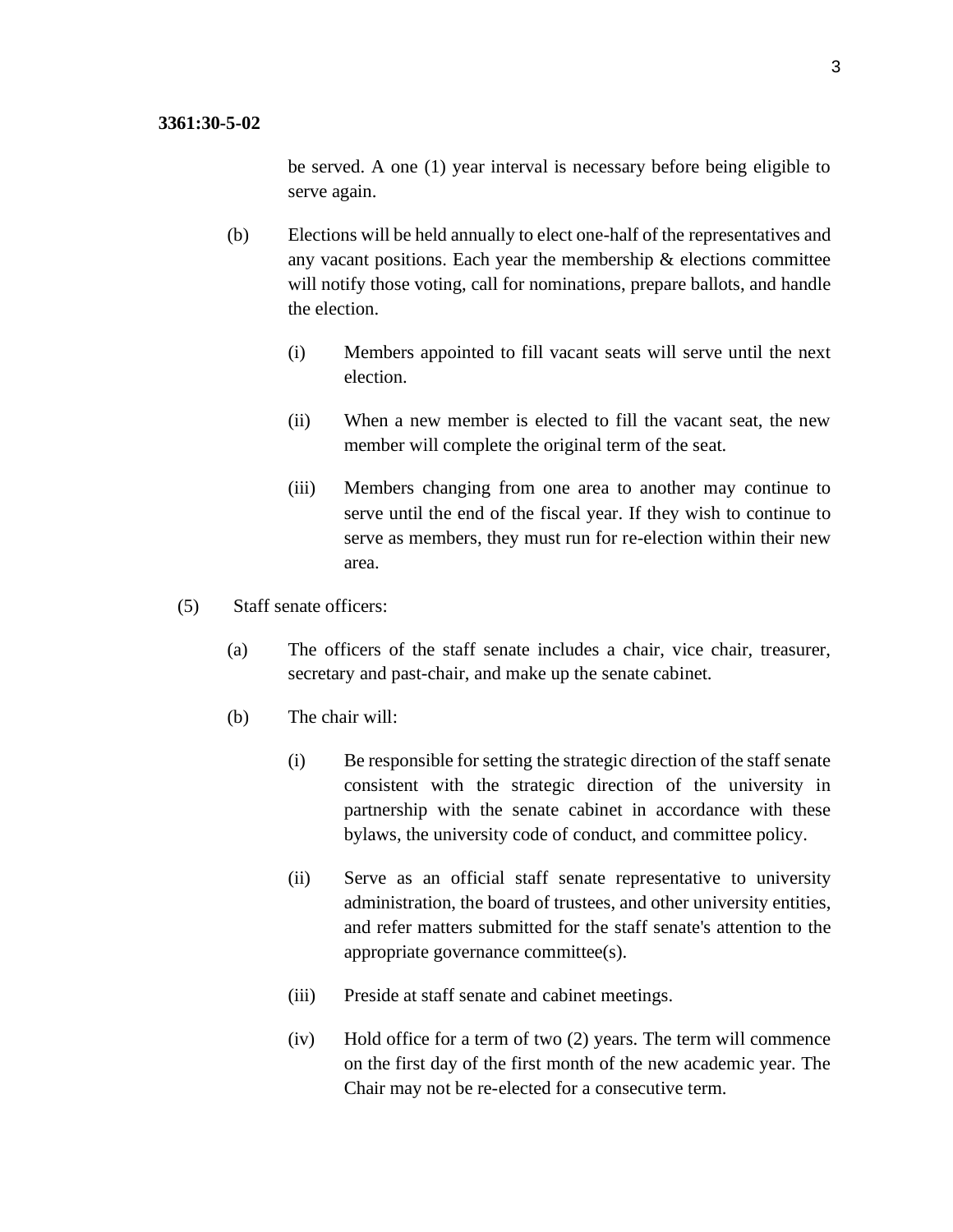- (c) The vice chair will:
	- (i) Assist the chair and perform the duties of the chair in their absence.
	- (ii) Chair the memberships & elections committee and oversee all voting procedures in the staff senate.
	- (iii) Hold office for a term of two (2) years. The term will commence on the first day of the first month of the new academic year. The vice chair may not be re-elected for a consecutive term.
- (d) The treasurer will:
	- (i) Prepare the annual budget and submit it to the senate cabinet for approval.
	- (ii) Chair the budget & human resources committee, prepare reimbursements for vendors and staff senate members, and prepare documents as necessary for university budget processes.
	- (iii) Hold office for two (2) years. The term will commence on the first day of the first month of the new academic year. The treasurer may not be re-elected for a consecutive term.
- (e) The secretary will:
	- (i) Record and publish the official minutes and oversee the minutes of general staff senate meetings for approval and maintain records of such minutes and other staff senate documents and records.
	- (ii) Distribute all minutes not more than two (2) weeks after cabinet and staff senate meetings.
	- (iii) Hold office for two (2) years. The term will commence on the first day of the first month of the new academic year. The Secretary may not be re-elected for a consecutive term.
- (f) Immediately upon termination of service, the chair will serve as past-chair for one (1) year. The past-chair's principal role is to be advisory to the chair and cabinet. The past-chair will not be counted as part of the assembled quorum but accorded full privilege of deliberation. The past-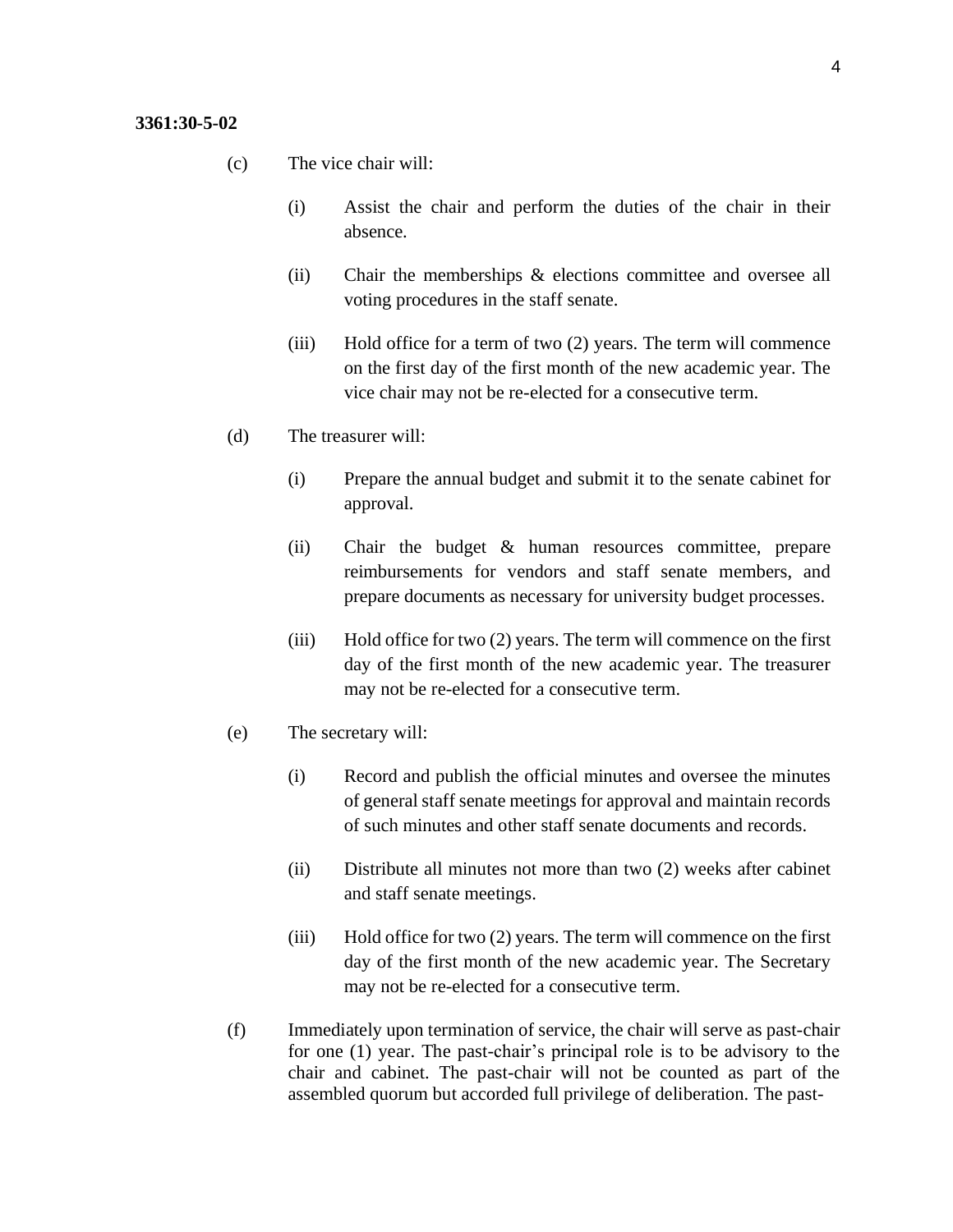chair will be entitled to vote only in the event of a tie vote.

- (g) The staff senate may also have other officers, and/or assistant officers as may be deemed necessary and/or appropriate by the staff senate from time to time.
- (h) All officers will serve as members of the senate cabinet.
- (6) Election of officers:
	- (a) Except for the staff senate's first year of existence, a senator must serve on the staff senate for one (1) full year to be eligible to hold an officer position.
	- (b) The election of officers will take place at the general staff senate meeting scheduled annually. The term for office for all newly elected officers will begin at the start of the fiscal year.
	- (c) Immediately following their term, officers may be nominated and elected as a representative for their area.
	- (d) In the event of a vacancy occurring in the chair's term of service, the vice chair will assume the duties of the chair and will hold office for the unexpired term of the chair.
	- (e) An elected and/or appointed officer may be removed by a majority vote of those members present and voting.
- (7) Staff senate committees:
	- (a) There are five standing committees in order to conduct staff senate business more efficiently during the interim between staff senate meetings.
		- (i) Committee meetings are open to all staff; however, only official committee members may vote on committee matters.
		- (ii) A quorum, being a requirement to conduct committee business, is defined as a majority of members of the committee.
		- (iii) Following the confirmation of senators to standing committees, a committee chair and co-chair will be elected by a majority vote of the committee members present and voting.
	- (b) Each of the standing committees below has been established by the staff senate and constitutes a standing committee.
		- (i) Membership & elections committee will execute the staff senate election process as outlined by the governance committee, provide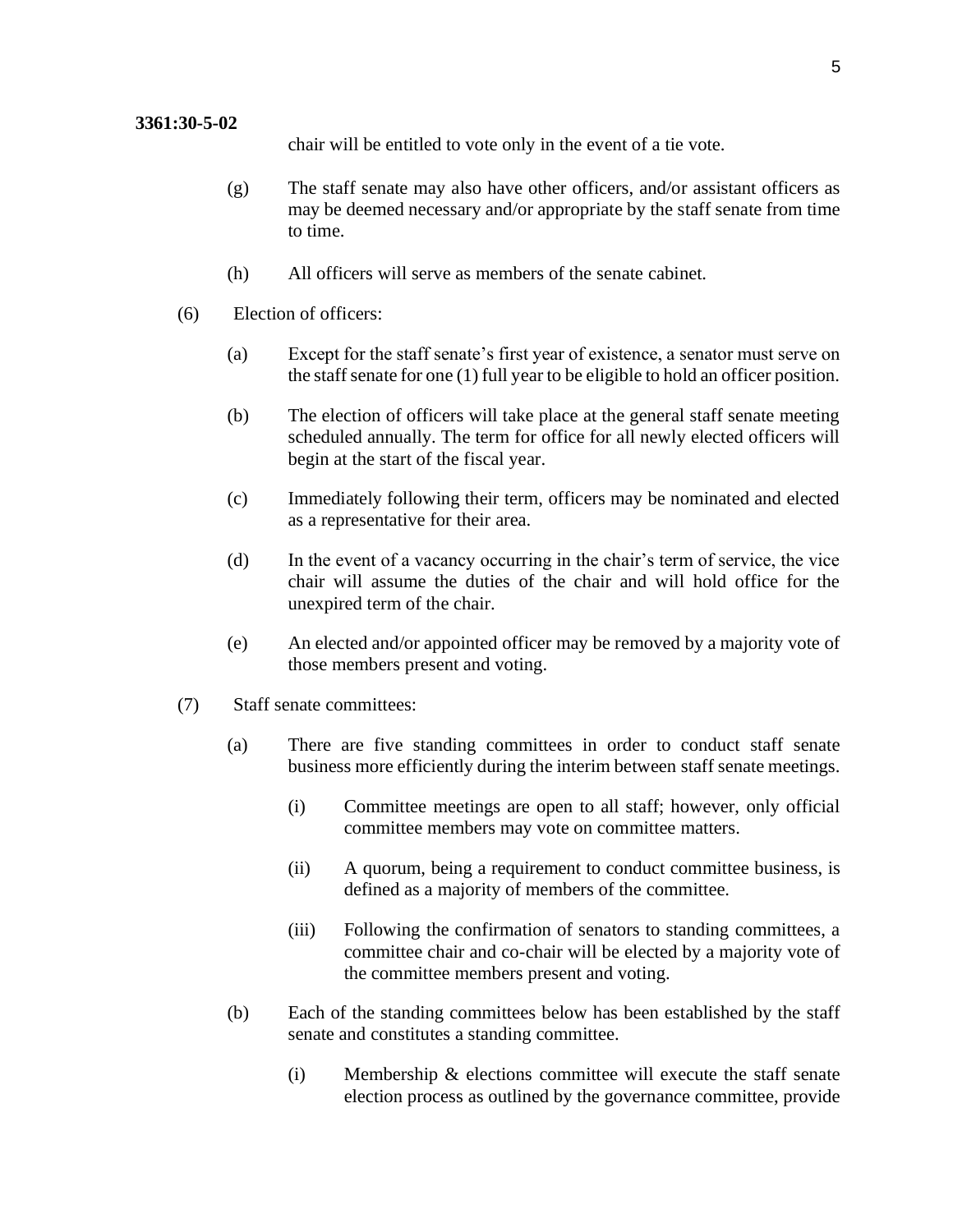the staff senate with nominees for open positions on standing committees and develop the new member orientation and training program.

- (ii) Budget & human resource committee will support the strategic direction of the university with an emphasis on the staff experience, and in doing so may consider all financial, planning, human resource, and economic welfare matters affecting the university to ensure a supportive environment that will provide personal and professional growth opportunities for university staff in collaboration with the offices for finance and human resources.
- (iii) Information technology committee will consider and represent staff views on all significant information technology initiatives, issues, and policies that impact the university; create and maintain the staff senate website and electronic voting systems; offer technology consultation and training for staff; and consider all information technology matters brought to its attention by the staff senate or the university administration in collaboration with the university of Cincinnati office of information technology.
- (iv) Communication & recognition committee will organize and coordinate outreach and community engagement activities, staff recognition functions, public and special events; performs responsibilities related to communications of the staff senate, including the distribution of publicity and information relating to the staff senate; and considers all outreach and communication matters brought to its attention by the staff senate or the university administration.
- (v) Governance committee will annually review the bylaws and propose amendments; determine membership, nomination, and election procedures for senators with final approval by the senate cabinet; annually review the number of staff senate representatives and reapportion the area representation as needed based on information received from university of Cincinnati human resources; monitor governance policies and practices to ensure effective staff involvement in university decision making; and consider all governance matters brought to its attention by the staff senate or the university administration.
- (c) Ad hoc committees may be appointed for purposes in such manner as the staff, senate, or university rules may direct.
- (8) Meetings: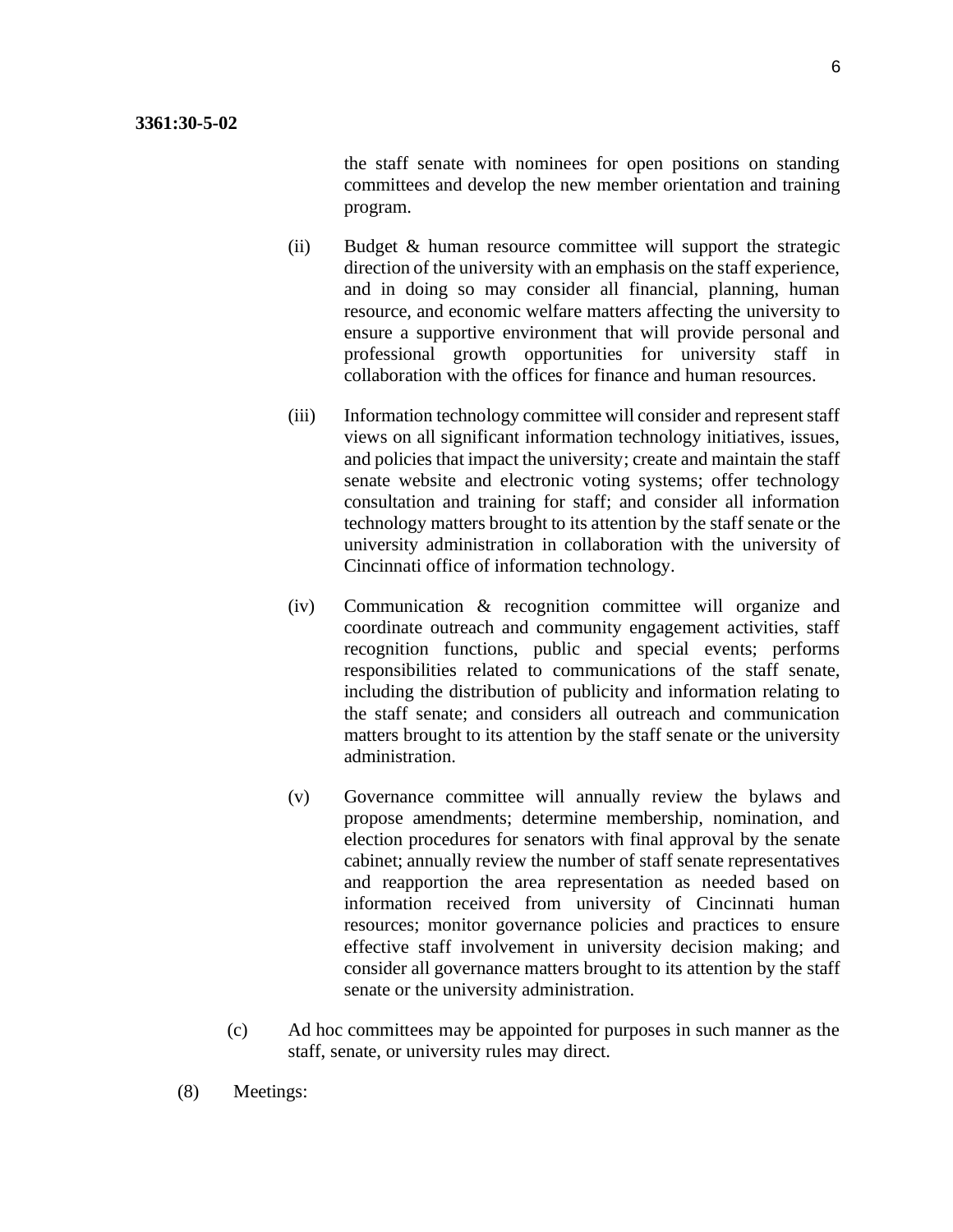## **3361:30-5-02**

- (a) The staff senate will hold a minimum of five (5) meetings during the academic year. Staff senate meetings are open to the public except when items are considered in executive sessions.
- (b) Staff senate may request to go into executive session in accordance with the Ohio open meetings code (ORC 121.22), only after a majority of a quorum of the members present, by a roll call vote, to hold an executive session and only at a regular or special meeting. These meetings are not open to the public and not reflected in meeting minutes.
- (c) Special meetings may be called by the chair and/or committee chairs with the appropriate body, as necessary.
- (d) Voting occurs as follows:
	- (i) A quorum, being a requirement to conduct staff senate business, is defined as a majority of members of the staff senate.
	- (ii) For the purposes of voting, a majority is defined as more than half of all voting members in attendance at a staff senate meeting.
	- (iii) Voting during each meeting of the staff senate will be by method prescribed by the chair or committee chair as the time of the vote.
- (9) Budget:
	- (a) Control of the staff senate budget and operating expenses will be vested in the budget & human resource committee and approved by senate cabinet.
	- (b) The treasurer will present an annual operations budget report at the first senate cabinet meeting of the academic year that outlines:
		- (i) expected budget
		- (ii) expected expenditures
		- (iii) special projects
		- (iv) other items of financial concern
	- (c) The staff senate will submit a proposal for a budget annually to university leadership.
- (10) Amendments or revisions to the bylaws:
	- (a) Bylaws will be reviewed annually by the governance committee to determine if amendments or revisions are needed.